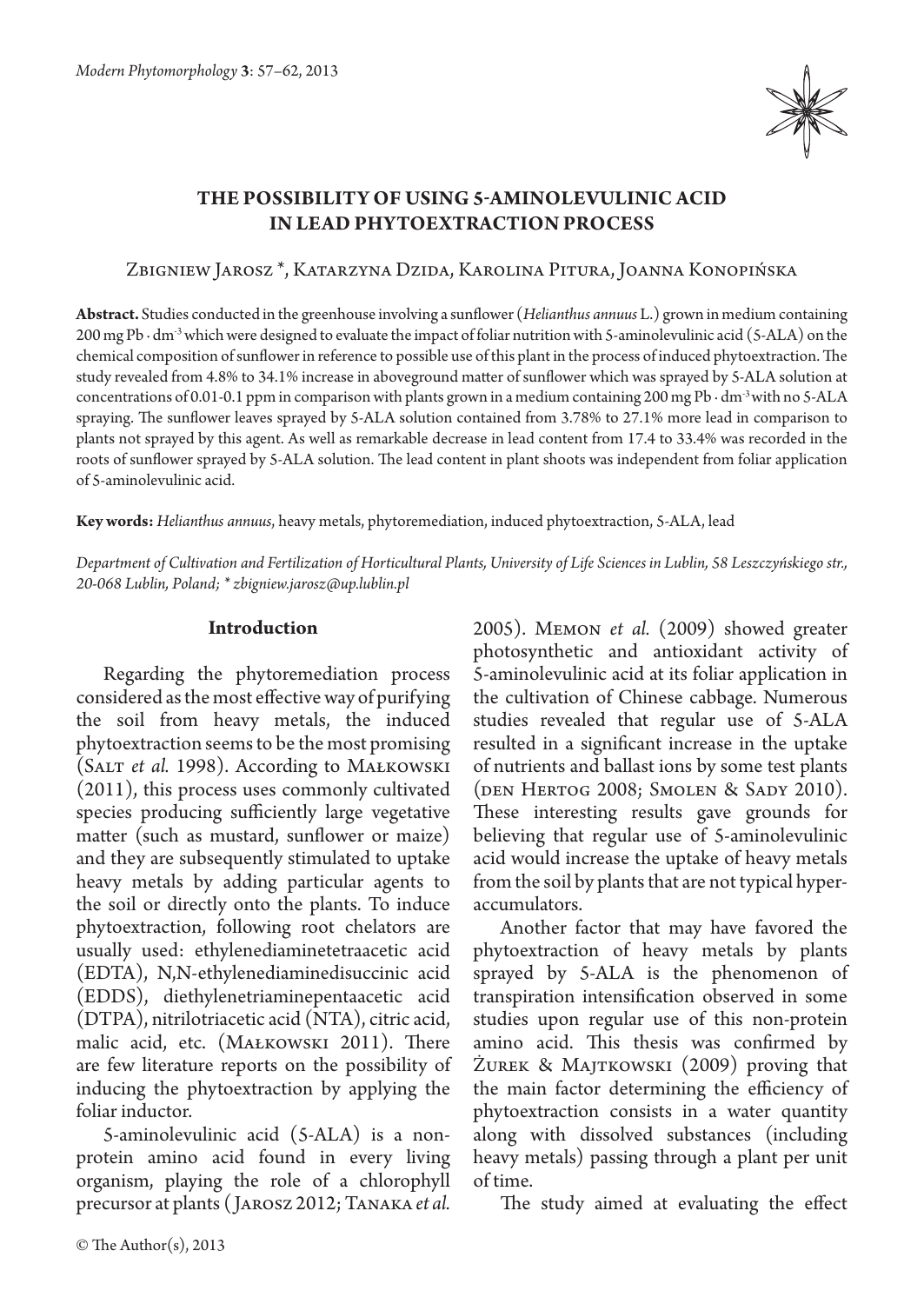

**Fig. 1.** The effect of spraying 5-aminolevulinic acid on fresh weight aboveground parts of sunflower.

of regular use of 5-aminolevulinic acid on the chemical composition of sunflower in terms of potential application of the compound during induced phytoextraction process.

## **Material and methods**

The study was carried out in an experimental greenhouse of Department of Cultivation and Nutrition of Horticultural Plants, University of Life Sciences in Lublin, in the framework of project No. 225 "Support for Regional Cooperation Network" within "Human Capital" Operational Program 2007-2013. Sunflower (*Helianthus annuus* L.) considered by many authors as a species useful in the phytoextraction (Bosiacki & Wojciechowska 2012) as well as induced phytoextraction process (KUCHARSKI) *et al.* 1998), was the experimental crop. Plants were grown in 5 dm<sup>3</sup> capacity pots filled with the peat substrate neutralized to pH 6.5 in 8 replications (3 plants per each pot). The repetition consisted of a pot with three plants growing. Sunflower seeds were sown directly into the peat substrate. The experiment system included the following objects:

I – control: plants grown with no lead and no spraying with 5-ALA,

II – 200 mg Pb  $\cdot$  dm<sup>-3</sup> in substrate and no spraying with 5-ALA,

III – 200 mg Pb  $\cdot$  dm<sup>-3</sup> in substrate and spraying with  $0.01$  mg ALA  $\cdot$  dm<sup>-3</sup>

IV – 200 mg Pb  $\cdot$  dm-3 in substrate and spraying with  $0.05$  mg ALA  $\cdot$  dm<sup>-3</sup>

 $V - 200$  mg Pb  $\cdot$  dm-3 in substrate and spraying with 0.1 mg ALA  $\cdot$  dm<sup>-3</sup>

Lead was applied to the substrate in two equally divided doses of 100 mg Pb  $\cdot$  dm<sup>-3</sup> in a form of lead nitrate  $Pb(NO<sub>3</sub>)$  after plant germination and in the stage of full forming the second leaf. Plants fertilization was carried out on the basis of their nutritional requirements using the multi-component fertilizer 'Nutrifol', as well as one- and two-component agents (calcium nitrate, ammonium nitrate, potassium sulfate, magnesium sulfate).

The plant spraying with 5-aminolevulinic acid solutions was made regularly every 7-10 days in accordance to the experimental pattern. Plants were sprayed by water in control series.

After the experiment complete, weight of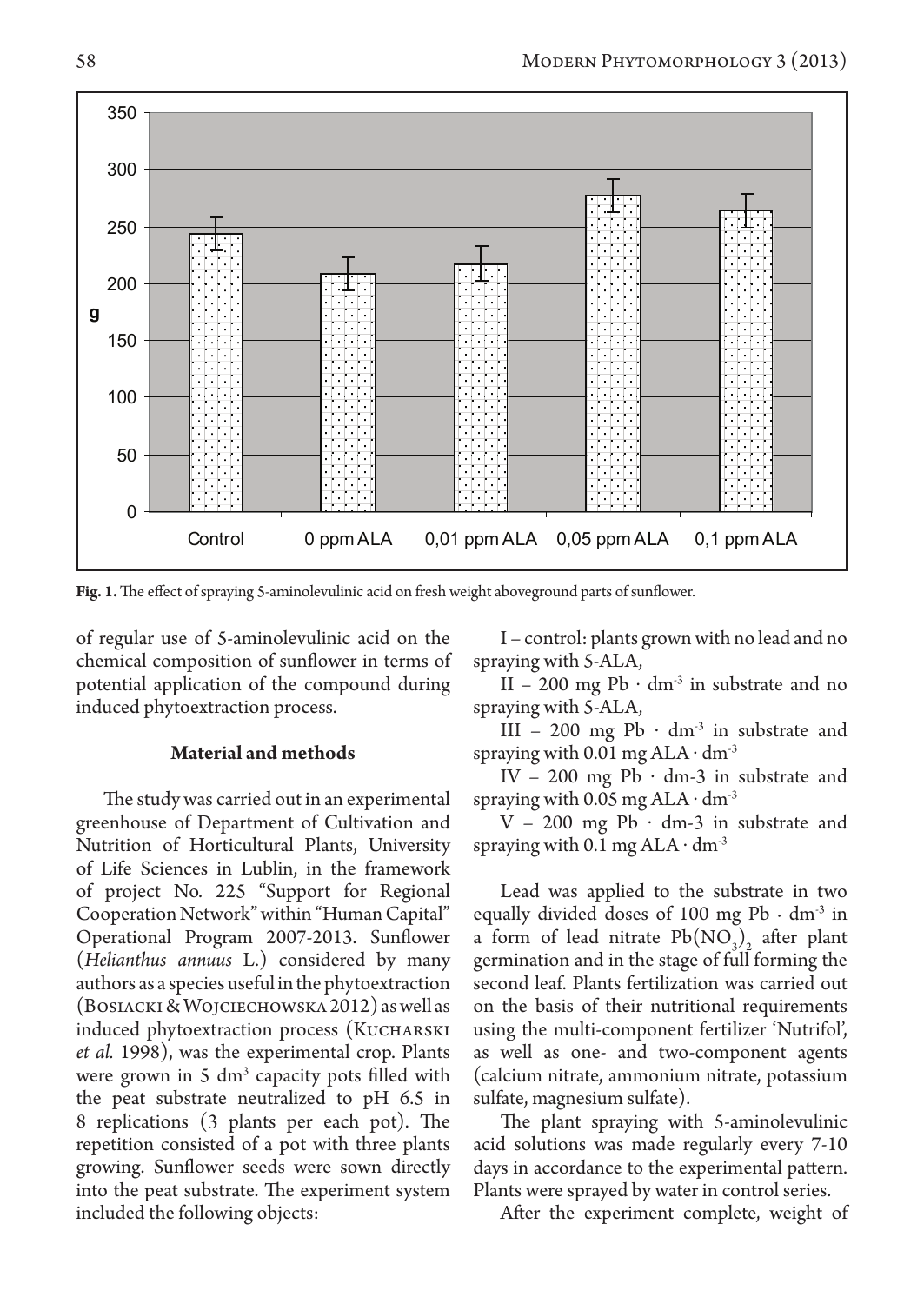|                     | N total | P    | K    | Ca   | Mg   | Na   | Fe                      | Zn   | Mn   | Cu   | Pb    |  |
|---------------------|---------|------|------|------|------|------|-------------------------|------|------|------|-------|--|
| Treatment           | % d.w.  |      |      |      |      |      | $mg \cdot kg^{-1} d.w.$ |      |      |      |       |  |
| Control             | 4,02    | 0,44 | 4,71 | 4,02 | 0.45 | 25,9 | 90,3                    | 46,0 | 71,8 | 3.44 |       |  |
| $Pb + 0.00$ ppm ALA | 4,68    | 0,44 | 4,66 | 3,93 | 0,48 | 24,0 | 124,5                   | 49,2 | 76,4 | 2,85 | 108,4 |  |
| $Pb + 0.01$ ppm ALA | 5,00    | 0,44 | 4,91 | 3,88 | 0,44 | 23,8 | 103,8                   | 46,4 | 74,4 | 2,78 | 112,5 |  |
| $Pb + 0.05$ ppm ALA | 4,78    | 0,44 | 5,00 | 3,91 | 0.43 | 27,2 | 123,1                   | 44,2 | 76,5 | 2,60 | 122,8 |  |
| $Pb + 0.1$ ppm ALA  | 4,06    | 0,42 | 4,58 | 4,71 | 0,48 | 24,1 | 153,1                   | 52,4 | 95,2 | 2,56 | 137,8 |  |
| Mean                | 4,51    | 0,43 | 4,77 | 4,09 | 0,46 | 25,0 | 118,9                   | 47,7 | 78,6 | 2,85 | 120,4 |  |
| $NIR_{0.05}$        | 0,29    | r.n. | r.n. | 0,60 | r.n. | r.n. | 32,4                    | 5,29 | 4,61 | r.n. | 5,99  |  |

**Table 1.** The contents of nutrients, sodium and lead in sunflower leaves.

aboveground parts of plants was determined and plant material samples were collected for subsequent analyses – leaves, stems, inflorescences, and roots separately. The plant material was dried in a drier (105°C) and samples were the subject to determinations for total Kjeldahl nitrogen (Tecator). After wet digestion in a mixture of nitric acid (65%) and perchloric acid in 3:1 ratio (v:v) performed in DK-20 digestion unit (Velp), following items were determined: phosphorus by means of colorimetry using ammonium vanadomolybdate, while K, Ca, Mg, Na, Fe, Zn, Cu, Mn, and Pb applying atomic absorption spectrometry on Perkin-Elmer device Analyst 300 (Ostrowska *et al.* 1991).

The statistical processing of results was performed applying variance analysis using average values and Tukey test for assessing the differences at a significance level of  $\alpha = 0.05$ .

# **Results and discussion**

Phytoextraction is undoubtedly the most effective and safest way to clean the soils from a variety of contaminants, mainly heavy metals (Małkowski 2011). Numerous authors emphasize the exceptionally favorable economic aspect of phytoextraction, when compared it to traditional methods of removing the chemical contaminants from the soil, which are nowadays mainly the chemical or thermal methods and those based on the contaminants extraction. Ghosh & Singh (2005) estimate the costs of conventional methods applied for decontaminating the soils from heavy metals

from 10 to 1000 USD per 1  $\mathrm{m}^3$  of soil. Such vast expenditures are usually the result of having to replace the top layer of soil from a land to be purified. The costs of soil remediation using plants are estimated to be approximately  $0.05$  USD per  $m^3$ , while the researchers emphasize that the effectiveness of this process, in comparison with conventional methods, is much higher (Gноѕн & Sі́NGH 2005; Rosаdа 2007).

To achieve a sufficiently large weight of the aboveground parts of plants used in the process is the basis of induced phytoextraction efficiency. Here reported results showed a significant decrease in aboveground sunflower matter (14.7%) grown in objects containing 200 mg Pb ⋅  $dm^{-3}$  without 5-ALA application, as compared to the control (Fig. 1), which is consistent with numerous literature reports. Accordingly to Gruca-Królikowska & Wacławski (2006), the main reason for the decline in productivity of plants growing on heavy metal contaminated areas is a significant decrease in the photosynthesis efficiency due to interference of chlorophyll biosynthesis. Here presented studies can be some confirmation of this thesis, because there was a significant increase in the plant matter ranging from 4.8 to 34.1% in objects regularly sprayed by 0.01-0.1 ppm 5-ALA solutions. As it is well known, 5-aminolevulinic acid is an essential element of biosynthesis porphobillinogen, the substrate for porphyrite arrangement synthesis.

In opinion of Tyksiński (2002), the reason for the mass decrease of plants growing on heavy metal contaminated areas may also consist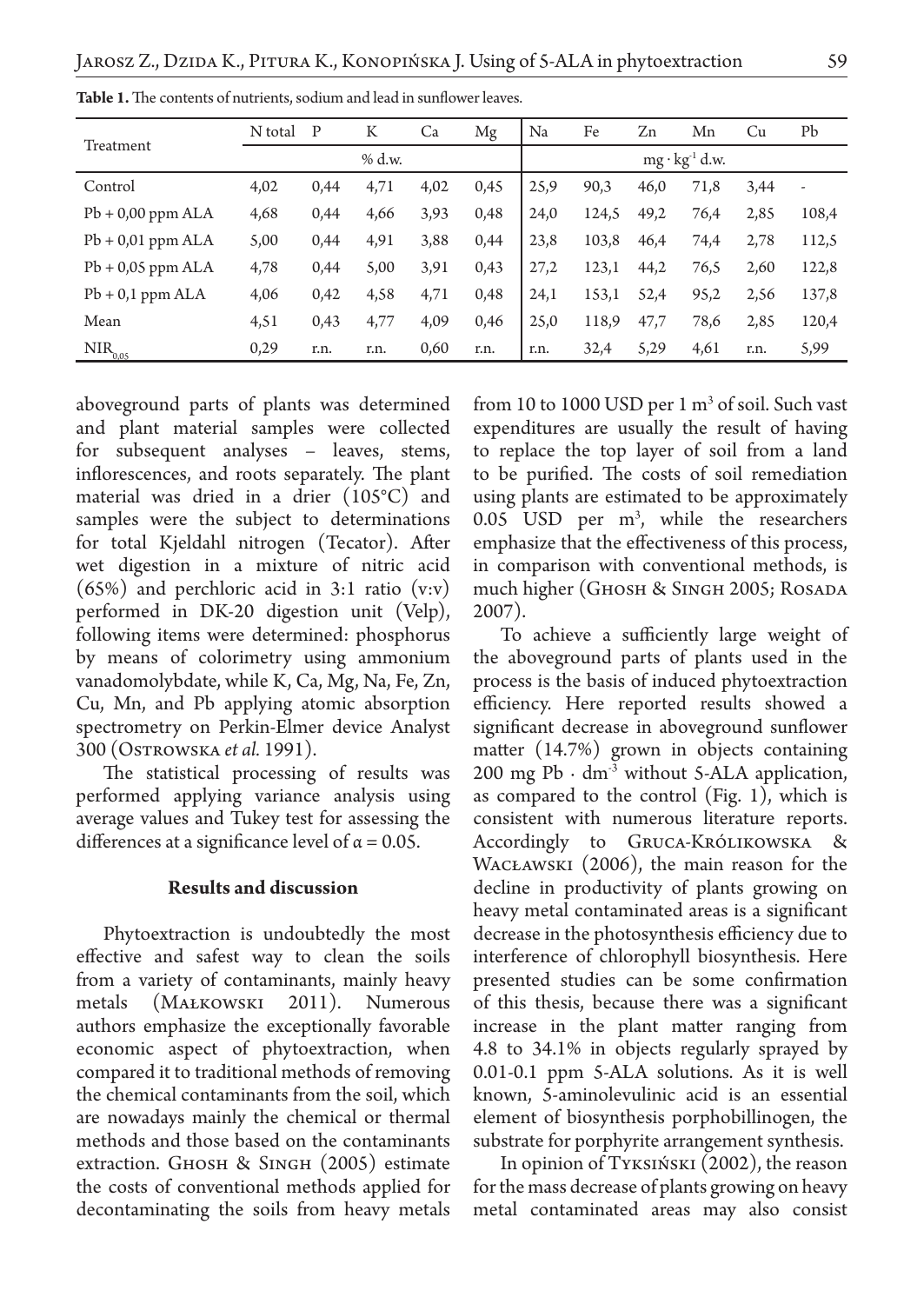|                      | K    | Ca       | Mg   | Na    | Fe   | Zn   | Mn                      | Cu                                                   | Pb                       |
|----------------------|------|----------|------|-------|------|------|-------------------------|------------------------------------------------------|--------------------------|
| Treatment            |      | $%$ d.w. |      |       |      |      | $mg \cdot kg^{-1} d.w.$ | 3,15<br>3,81<br>3,32<br>2,61<br>2,53<br>3,06<br>r.n. |                          |
| Control              | 4,16 | 1,42     | 0,34 | 371,1 | 23,2 | 29,2 | 84,6                    |                                                      | $\overline{\phantom{a}}$ |
| $Pb + 0.00$ ppm ALA  | 4.40 | 1,46     | 0,30 | 363,8 | 50,6 | 36,1 | 80,1                    |                                                      | 62,3                     |
| $Pb + 0.01$ ppm ALA  | 4,36 | 1,13     | 0,28 | 412,6 | 57,1 | 26,9 | 73,8                    |                                                      | 52,1                     |
| $Pb + 0.05$ ppm ALA  | 4,61 | 1,20     | 0,31 | 307,4 | 43,3 | 28,3 | 76,8                    |                                                      | 53,7                     |
| $Pb + 0,1$ ppm $ALA$ | 4,82 | 1,17     | 0,28 | 427,4 | 38,2 | 23,5 | 84,9                    |                                                      | 69,9                     |
| Mean                 | 4,48 | 1,27     | 0,30 | 374,8 | 42,1 | 26,5 | 79,1                    |                                                      | 59,5                     |
| $NIR_{0,05}$         | r.n. | r.n.     | r.n  | 101,6 | 9,5  | 6,2  | r.n.                    |                                                      | r.n.                     |

**Table 2.** The content of selected nutrients and lead in the shoots of sunflower.

**Table 3.** The content of selected nutrients and lead in sunflower inflorescences.

|                     | K    | Ca       | Mg   | Na   | Fe   | Zn                      | Mn   | Cu                                                   | Pb                       |
|---------------------|------|----------|------|------|------|-------------------------|------|------------------------------------------------------|--------------------------|
| Treatment           |      | $%$ d.w. |      |      |      | $mg \cdot kg^{-1} d.w.$ |      | 5,04<br>4,60<br>4,02<br>5,23<br>4,62<br>4,69<br>r.n. |                          |
| Control             | 3,11 | 1,31     | 0,19 | 19,7 | 28,2 | 29,7                    | 36,4 |                                                      | $\overline{\phantom{a}}$ |
| $Pb + 0.00$ ppm ALA | 3,21 | 1,26     | 0,19 | 16,5 | 32,1 | 39,3                    | 40,3 |                                                      | 32,8                     |
| $Pb + 0.01$ ppm ALA | 3,10 | 1,15     | 0,18 | 16,8 | 33,9 | 35,4                    | 35,1 |                                                      | 37,8                     |
| $Pb + 0.05$ ppm ALA | 3,05 | 1,07     | 0,17 | 16,5 | 39,9 | 33,5                    | 40,5 |                                                      | 38,2                     |
| $Pb + 0,1$ ppm ALA  | 3,15 | 1,24     | 0,19 | 17,6 | 27,3 | 34,1                    | 35,9 |                                                      | 38,0                     |
| Mean                | 3,11 | 1,22     | 0,18 | 17,9 | 32,2 | 34,2                    | 37,5 |                                                      | 36,7                     |
| $NIR_{0.05}$        | r.n. | 0,18     | r.n. | r.n. | r.n. | r.n.                    | r.n. |                                                      | 4,6                      |

**Table 4.** The content of selected nutrients and lead in the roots of sunflower.

|                      | K    | Ca     | Mg   | Na   | Fe    | Zn   | Mn                      | Cu   | Pb    |
|----------------------|------|--------|------|------|-------|------|-------------------------|------|-------|
| Treatment            |      | % d.w. |      |      |       |      | $mg \cdot kg^{-1} d.w.$ |      |       |
| Control              | 3,00 | 0,99   | 0,12 | 50.3 | 330,0 | 21,1 | 55,1                    | 3,32 |       |
| $Pb + 0.00$ ppm ALA  | 2,58 | 0,90   | 0,13 | 41,0 | 505,6 | 34,5 | 65,4                    | 5,68 | 752,1 |
| $Pb + 0.01$ ppm ALA  | 2,66 | 0,87   | 0,12 | 37,2 | 475,7 | 28,9 | 66,9                    | 8,48 | 580,4 |
| $Pb + 0.05$ ppm ALA  | 2,63 | 0,94   | 0,13 | 34,9 | 545,4 | 23,6 | 53,8                    | 4,60 | 501,3 |
| $Pb + 0.1$ ppm $ALA$ | 2,90 | 0,82   | 0,12 | 36,1 | 275,6 | 21,9 | 94,7                    | 3,89 | 621,2 |
| Mean                 | 2,75 | 0,90   | 0,12 | 40,0 | 425,4 | 26,2 | 66,8                    | 5,19 | 601,2 |
| $NIR_{0.05}$         | 0,30 | r.n.   | r.n. | r.n. | 173,6 | r.n. | r.n.                    | r.n. | 123,2 |

in any disturbances in the uptake, transport, and assimilation of macro and micronutrients. According to the author, negative impact of heavy metals on the uptake and transport of nutritional cations and anions results from a competition for a sorption site on a root surface or creation of unavailable complexes. Analysis of results obtained in present study reveals no such relationship (Tabs. 1-4).

Results of nutrients contents in particular parts of studied plants under the influence of regular spraying with 5-ALA solution seem to be very interesting (Tab. 1-4). Statistical analysis of these results showed significant differences in the contents of total nitrogen, calcium, iron, manganese, and zinc in leaves, while sodium, iron, and zinc in the shoots, calcium in inflorescences, as well as total nitrogen and iron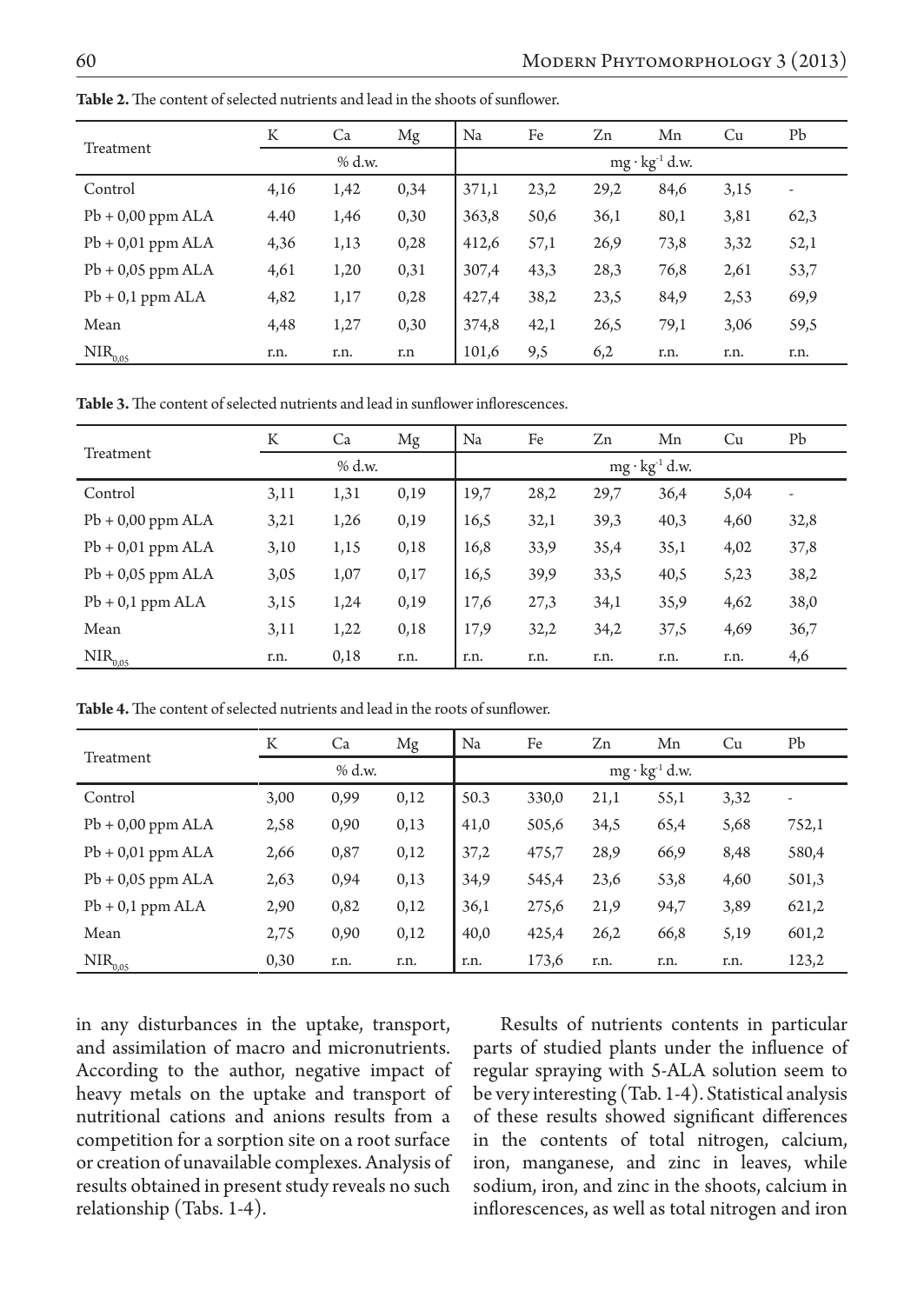in roots of sunflower. The literature data indicate that foliar use of 5-aminolevulinic acid causes a remarkable increase in the nutrients content at tested plants (JAROSZ 2012; DEN HERTOG 2008; SMOLEN & SADY 2010). Results achieved in this study show that the effect is highly dependent on the concentration of 5-aminolevulinic acid which is applied to the plants.

Analysis of results obtained in present study showed an increase in lead concentration in sunflower leaves sprayed by 5-ALA solution at 0.01-0.1 ppm concentration from 3.78% to 27.1% as compared to plants grown in objects containing 200 mg Pb ∙ dm-3 substrate, while not sprayed by 5-ALA solution. A significant increase in the lead content of 15.2-16.5% was also observed in sunflower inflorescences sprayed by 5-ALA solution. It should be emphasized that there was a significant decrease in the lead content (17.4 to 33.4%) in roots of sunflower, the leaves of which were sprayed by 5-ALA solution of 0.01-0.1 ppm concentration as compared to plants not sprayed by this compound (Tab. 4). This is a very important result for assessing the effectiveness of phytoextraction inductor. As it is known, roots accumulate largest amounts of heavy metals (GADAPATI & MACFIE 2006; KURTYKA *et al.* 2008). In the case of lead, 93-96% of this element is not reutilized into aboveground parts and remains within roots (Gruca-Królikowska & Wacławek 2006). Accordingly to MAŁKOWSKI (2011), the primary parameter to evaluate the suitability of a substance used to induced phytoextraction is its impact on a metal displacement from roots to the aboveground parts of a plant. Maximizing the heavy metal concentration in the aboveground parts of plants used in the phytoextraction process is one of the key factors determining its effectiveness and profitability (Luo *et al.* 2005).

The main factor determining the efficiency of phytoextraction seems to be the choice of appropriate plants. Use common hyperaccumulators that accumulate 1-2% of heavy metals in their dry matter is marginal due to the negligible mass produced by these plants (Żurek & Majtkowski 2009). The solution may consist in the use of induced phytoextraction applying plants that produce

a sufficiently large vegetative mass and certain substances that stimulate the intake of heavy metals.

Achieved results indicate great usefulness of 5-aminolevulinic acid as an inducer of lead phytoextraction from the sunflower root environment. However, this issue requires further studies, particularly with regard to the applicability of this non-protein amino acid in the cultivation of other plants and its interactions with a chelator used for roots.

### **Conclusions**

1. A significant decrease (14.7%) in the aboveground mass of sunflower grown in substrate supplemented with 200 mg Pb ⋅ dm  $\alpha$  as compared to plants grown in lead-free substrate was observed.

2. Spraying plants grown in substrate containing 200 mg Pb ⋅ dm<sup>-3</sup> with 0.01-0.1 ppm 5-ALA solution resulted in an increase in aboveground sunflower weight from 4.8% up to 34.1%.

3. The sunflower leaves sprayed by 0.01-0.1 ppm 5-ALA solution revealed from 3.78% to 27.1% more lead in comparison with the plants not sprayed by this agent.

4. A significant decrease in lead content (from 17.4 to 33.4%) was recorded in roots of sunflower sprayed by 0,01-0,1 ppm 5-ALA solution.

### **Acknowledgments**

Authors wish to thank Cosmo Seiwa Agriculture Company Ltd. Japan and Eniwa Sp. z o.o., Poland, for technical assistance and consultation making this studies and tests possible.

# **References**

- BOSIACKI M., WOJCIECHOWSKA E. 2012. Phytoextraction of nickel by selected ornamental plants. *Ecol. Chem. Eng.* **19 (3)**: 331–345.
- DEN HERTOG C. 2008. Effect of Pentakeep fertilizers in greenhouse production. *Pentakeep International Scientific Workshop 2008 in Italy (8-9 December 2008, Milan, Italy)*.